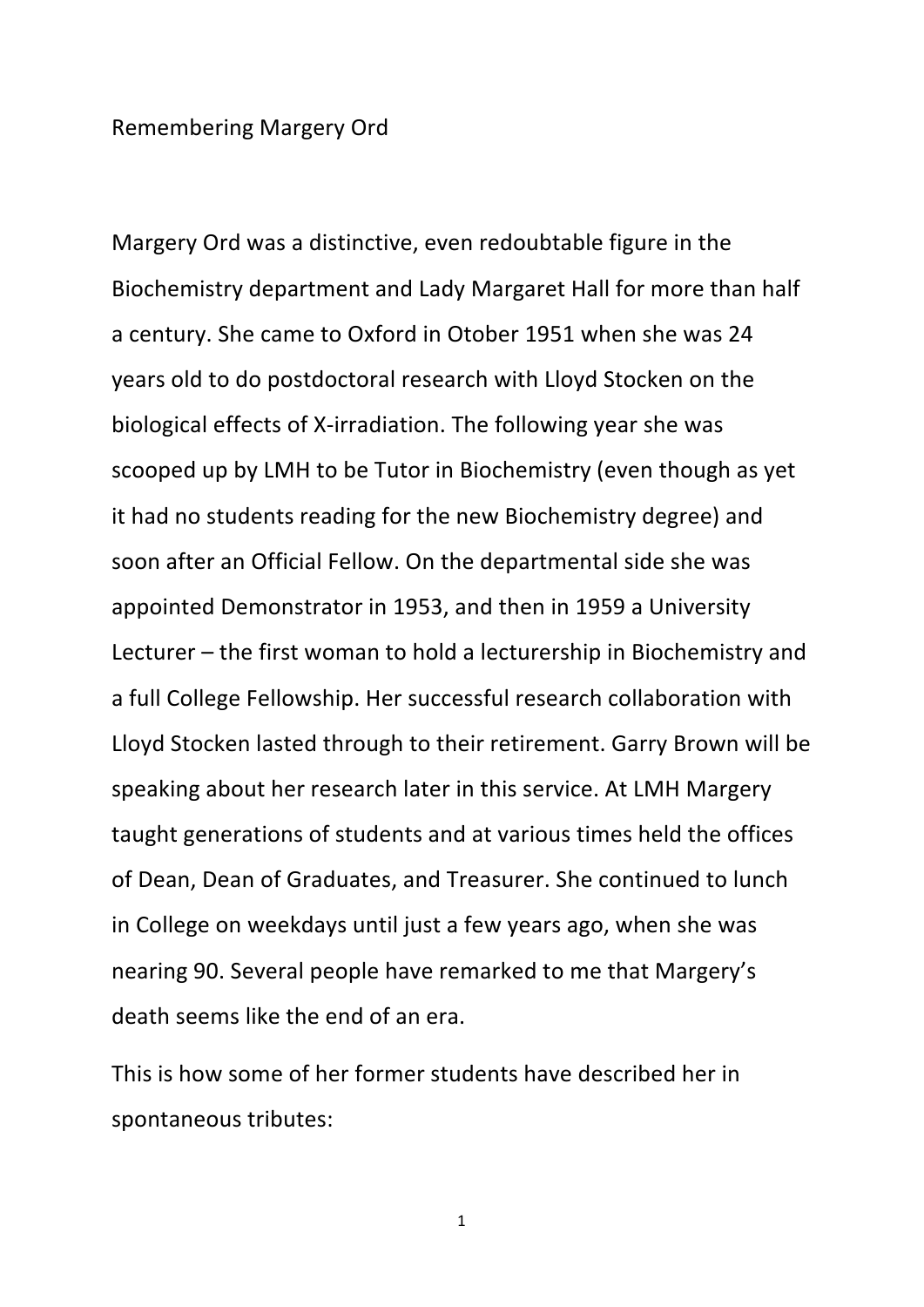I was in awe of her intellect but she always encouraged her students to put forward their own ideas and never dominated the discussion. I am very grateful for all the time and attention she devoted to me and all her students.'

'She was a remarkable and nurturing tutor without whose influence I might not have pursued a career in research.'

'I would like to record my thanks to her as an inspiring teacher but also a kind and supportive mentor.'

'She was a wonderful lady and a great example of what a family community the College is for those who are privileged to have called it home.'

'She was amazing but scary to a 19 year old who had never been away from home. I used to quake waiting for tutorials in that little lobby below her rooms in Talbot. She was very patient with me especially when I realised I had chosen the wrong degree and wanted to change to medicine. She, Alison Brading and Margaret Matthews were so helpful.'

These student voices do not lie. Margery was a genuine educator, always exploring new ideas and opening them up to others. And Margery has now become a major benefactor of this College, generously supporting its work in education and research well into the future.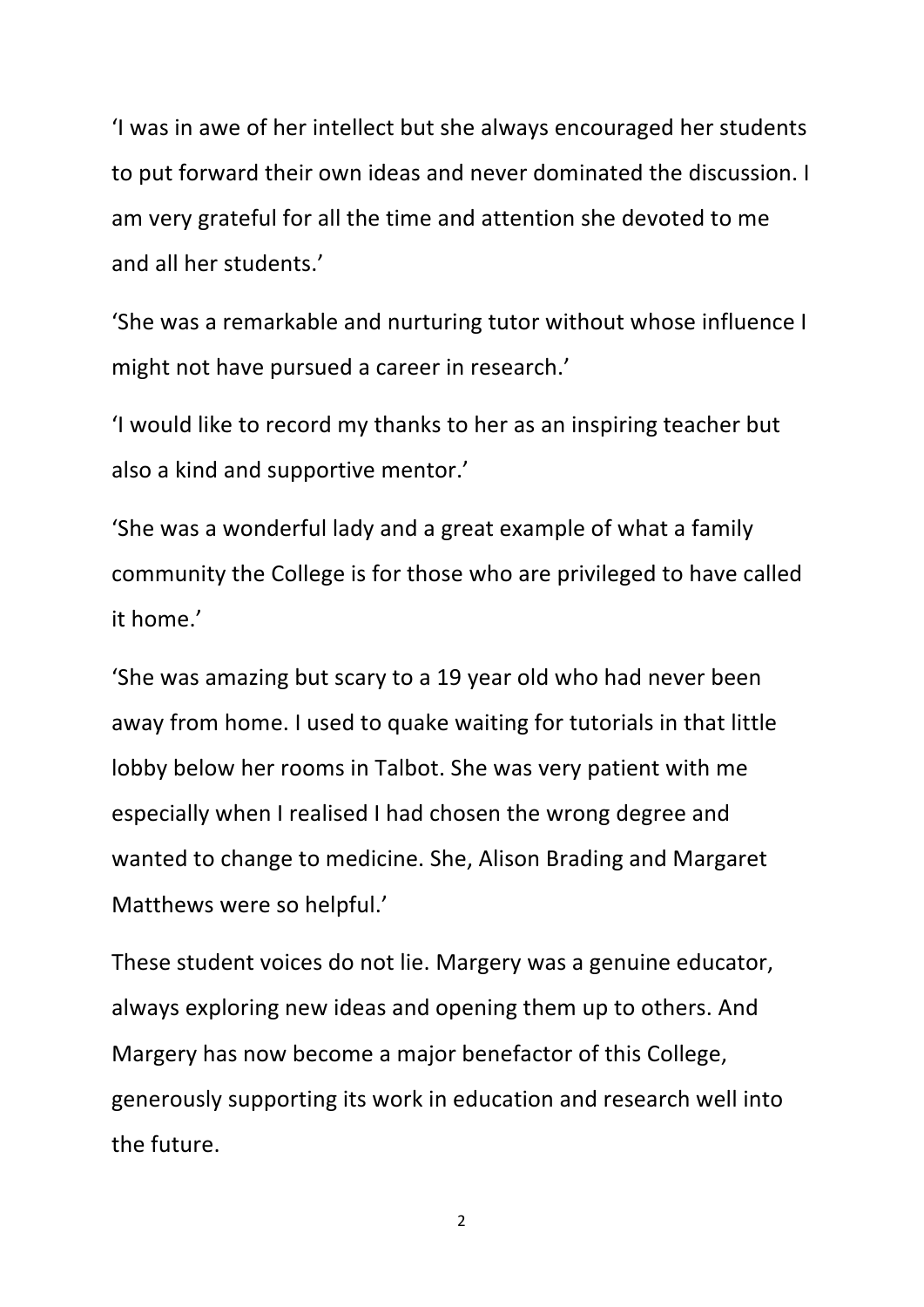Margery was born on 11 March 1927 in Southsea. She was the only child of Emma Grace, formerly a nurse, and Arthur Gordon, a surgeon at Royal Portsmouth Hospital, where he continued until his retirement. Margery always insisted that the family was not very well off, but this may have been a matter of social perspective. It was certainly comfortable, with two live-in maids, a residential nanny for Margery when she was small, and 'a man' who lived over the garage and 'looked after the car and did the coals and the fireplaces'. [Margery Ord, *Memories of a Female Academic* p.11]. Margery was only 6 years old when she was sent to boarding school about 12 miles away in Wickham. In retrospect she was matter-of-fact about this, as about so much else, and never held it against her parents. She had many happy childhood memories of school and family events, and particularly enjoyed annual holidays with her parents and friends in the Scilly Isles, walking, swimming, taking boat trips between the islands and beginning an interest in bird-watching that lasted her whole life. In 1939 Margery won a scholarship to St. Swithun's school, in Winchester, again as a boarder. Difficult wartime experiences included evacuation from Winchester, and many frightening air-raids both at school and at home. She excelled academically at St.Swithun's.

In October 1944 Margery went up to University College London – for the first months still actually located in Bangor, because of wartime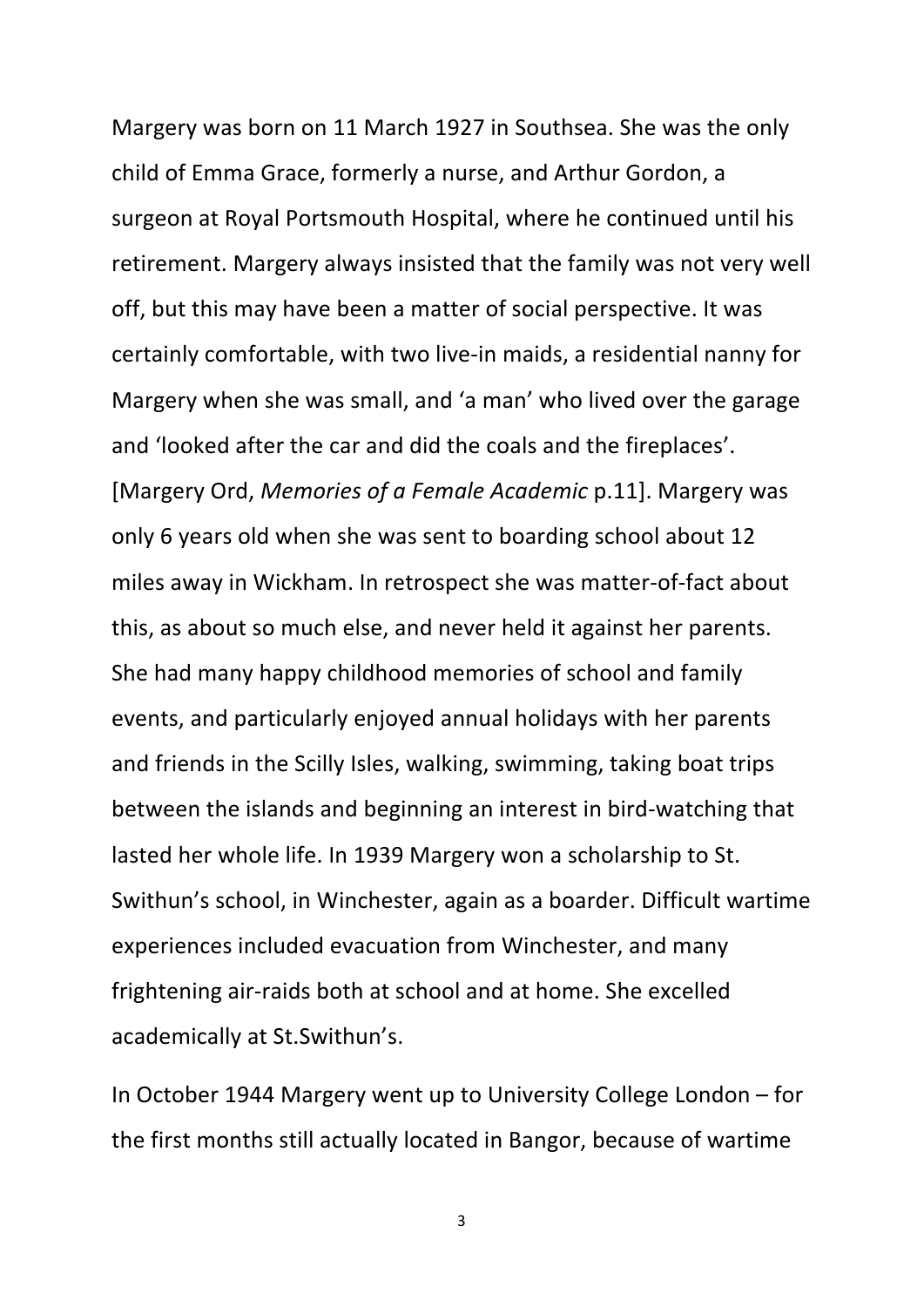evacuation - to read Chemistry. Once properly back in Gower Street, London, Margery worked very hard, as she continued to do throughout her undergraduate course, in which she achieved a first, and her postgraduate studies at Guy's Hospital Medical School, where her parents had first met. She also thoroughly enjoyed exploring London. With friends she saw Margot Fonteyn at Covent Garden, Laurence Olivier and Sybil Thorndyke at the Old Vic, and Kathleen Ferrier in the Messiah at Southwark Cathedral. By the time she gained her Ph.D in Biochemistry in 1951 she had already published research results jointly with her supervisor, and was set on what became a very productive career in scientific research. And so to Oxford, and one of the best commutes in the world, walking across the University Parks from LMH to the Biochemistry labs every weekday, and again on Saturday mornings to review scientific papers.

Margery was loyal to institutions, though impatient of their bureaucracies. She kept in touch with St. Swithun's and friends she made there, all her life. With Lloyd Stocken she wrote a history of the Biochemistry department in Oxford. And Margery also served the wider university. She was one of seven members of the very influential Franks Commission of 1964-66 into the governance and structure of Oxford, appointed, in her opinion, 'to fill the slot young/woman/scientist' [Ord p59]. She served on the General Board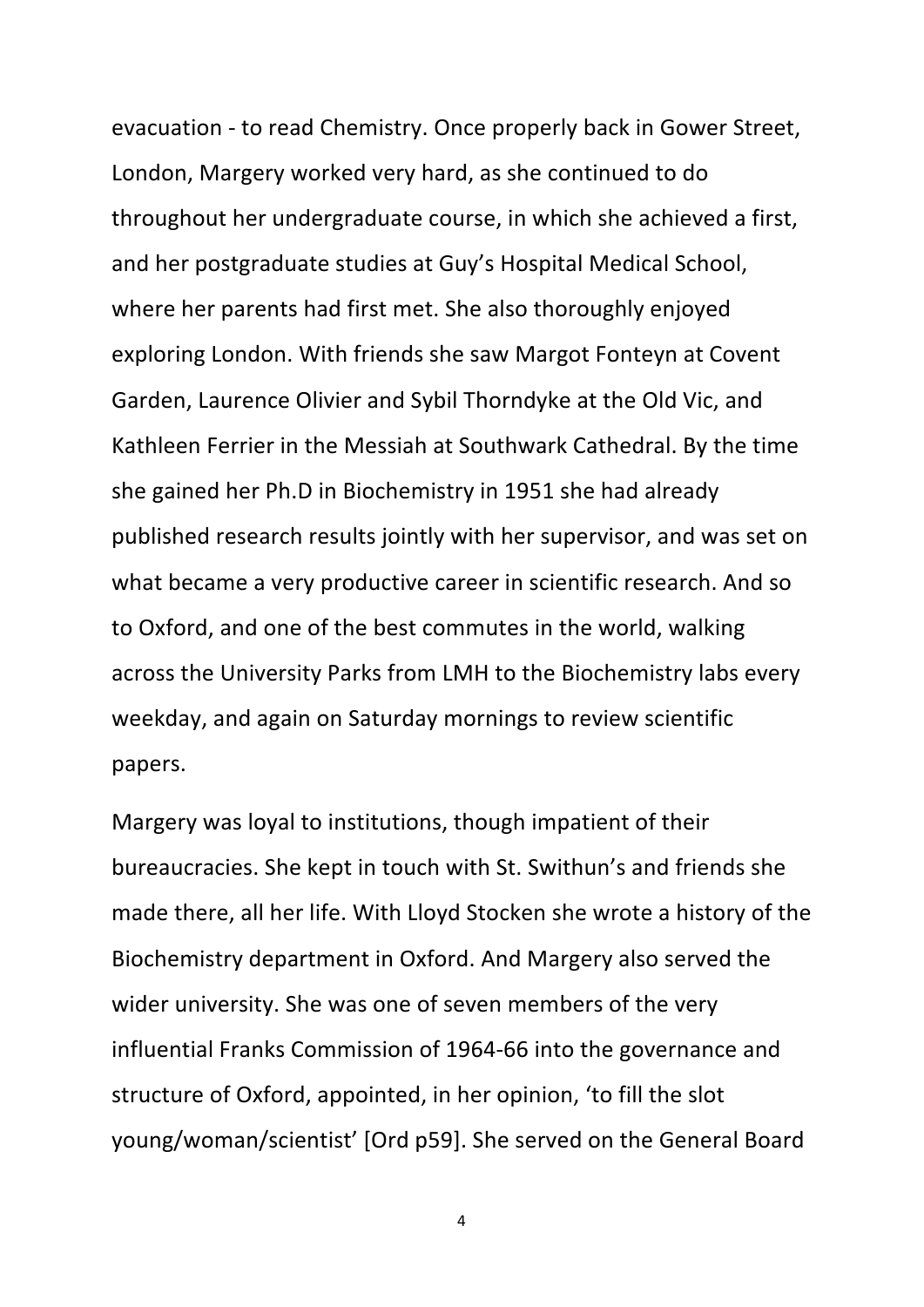of Faculties from 1978 - 1982 and with some reluctance chaired the University's Staff Committee. In the mid-80s she was appointed to the Roberts Committee into graduate student provision. She certainly did her stint and more in University and College administration.

In her memoirs, Margery dedicated 69 pages to her early life and entire career, and 130 pages to travel. She was a great traveller, sometimes organised around scientific conferences or lecture tours, often not. She travelled everywhere – the Americas, Africa, South and East Asia, Australia and New Zealand, Europe - and a round-theworld trip in 1967. She was a keen photographer and kept copious photographic journals. She often travelled with Lloyd and Noreen Stocken, later with Anne and Eddie Hazel, sometimes with other colleagues, sometimes alone. I shared part of one of her several trips to India. She enjoyed visiting temples, synagogues, and mosques, palaces and pyramids, forts and ancient cities. She had an infectious curiosity and appetite for new places and cultural experiences, which is why at the start of the travel section of her memoirs she quoted the words of James Elroy Fletcher we have put on the service sheet, 'We are the Pilgrims, Master. We shall go always a little further'. Most of all Margery liked seeing wild animals and birds in their natural habitat, and especially in deserts and the great savannah tracts of Africa. In her memoirs I counted at least 20 photos of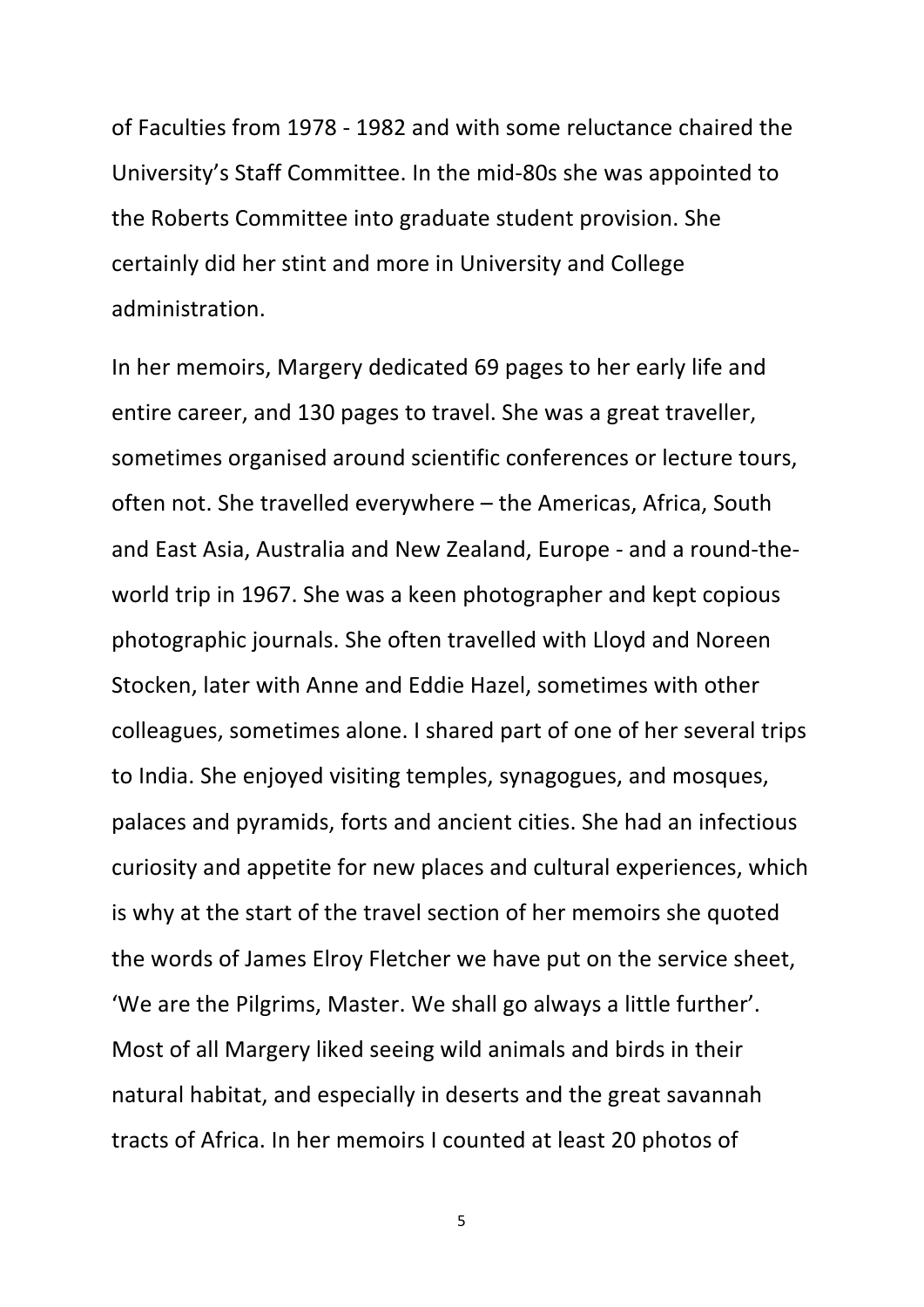different birds and animals, including oryx, warthog, fiscal shrike, lions, tigers, great anteater, anaconda, goshawk and wild dogs. She cared deeply about wildlife, and about scientific approaches to its conservation. David Macdonald will tell us about Margery's role in the foundation of the Wildlife Conservation Research Unit at Oxford, and its association with Lady Margaret Hall.

Margery was kind and hospitable, not least to new arrivals in Oxford. As I think everyone here will recognise, she could also be imperious. For thirty years after her retirement, living at Norham End, just round the corner from this Chapel, she assumed that if she needed anything, or something in her flat needed fixing, she had only to ring LMH to summon help, and preferably immediate  $help - now!$ Fortunately people were very fond of Margery, and rather shared her view that her interests and those of the College were quite inseparable. She was immensely grateful for the enduring kindness and effective assistance of LMH staff in the bursary and housekeeping, accounts, treasury, lodge, catering, maintenance and gardens, who never let her down. Her neighbours in Norham End were also supportive. Over the last three years Margery was grateful to Gillian Peele for looking after her affairs, and to everyone at PLL Care, especially her main live-in carer, Jo Ngosa Goodwin, for their professionalism and thoughtfulness. Between everyone, Margery was able to live in her own flat right to the end, as she wanted.